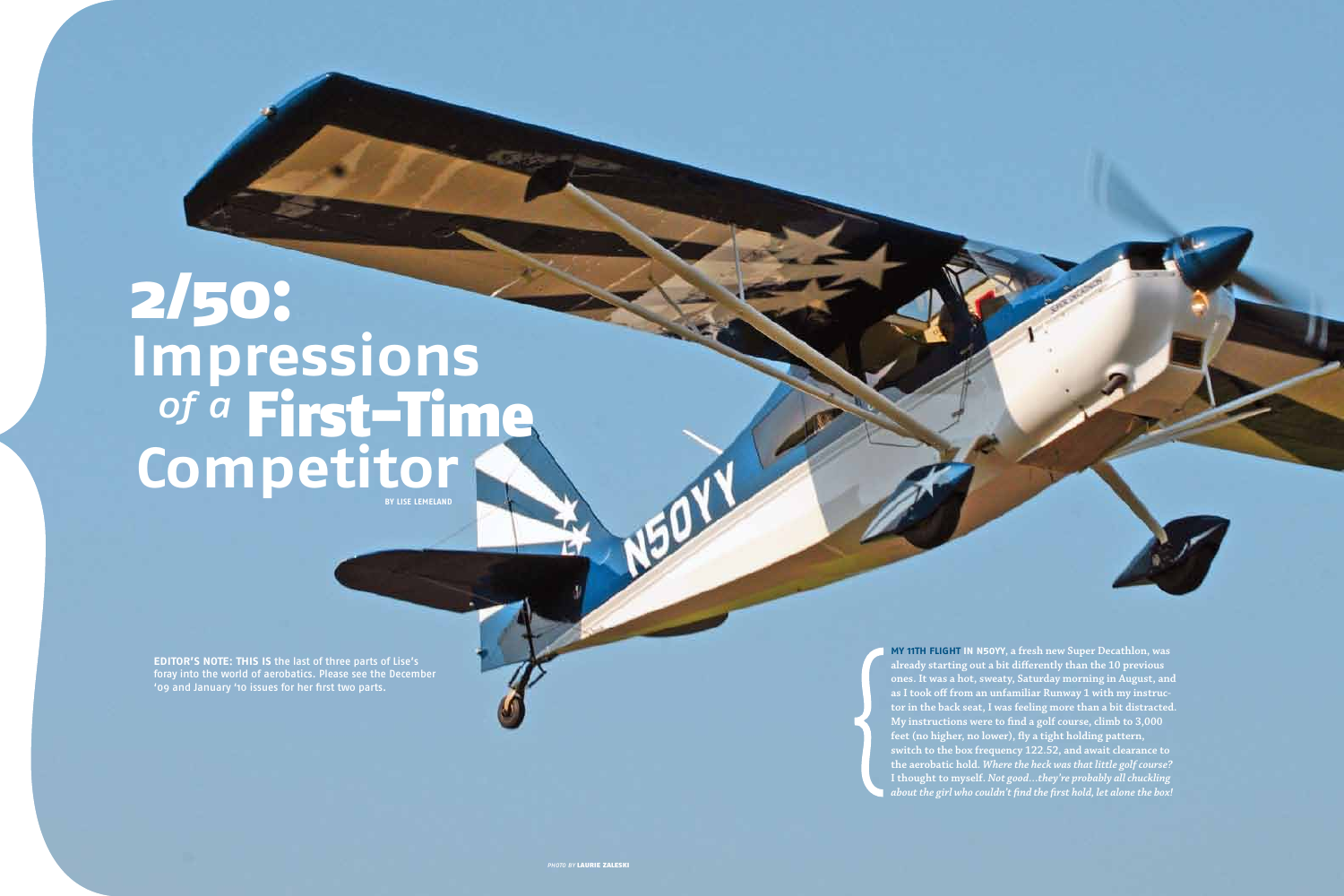

**A faint and irregular** noise in my headset was bothering me, but I was mentally shooing it away as I scanned the ground, until bingo! I sighted the landmark. As I put the airplane in a tight bank, I refocused on the headset sound. Holy cow! It was my own breathing! You've got to get a grip, I told myself, you know you can do this! I took a deep breath and reminded myself that this was for fun. I was not here to prove anything, at least so I thought…but I was, after all, only one of two women competing out of a field of roughly 50 competitors. A loud voice in my headset yanked me back to reality. It was the chief judge clearing me to the box! Here we go…

### A CONTEST in HONOR of ANOTHER WOMAN

This was my first aerobatic competition, and I was flying in the Primary category at the Kathy Jaffe Challenge contest held in Lumberton, New Jersey. In the late '90s, the energetic Kathy Jaffe was then president of IAC Chapter 52. One chapter member recalled, "She threw herself into it (aerobatics) and kept us all together. She had more ambition and guts than anyone I've ever met."

Regrettably, Kathy perished while practicing aerobatics some years ago. Since then, to honor her memory and the contributions she made to the sport, the Chapter 52 people hold their annual contest in her name. And, the more I learned about Kathy and came to appreciate her drive and determination, the more pleased I was to be flying at a contest in her name.

### FIRST COMPETITION FLIGHT

Being my first time ever at a contest, there was much to learn. I knew this would be an experience I would never forget. What led such a neophyte as myself to compete so early in my training?

One factor was the Doug Yost Memorial Aerobatic Scholarship (see "Training Notes," *Sport Aerobatics*, January 2010 issue) I had won just a month prior, which provided funding for some aerobatic training. Another

factor was having an experienced instructor who artfully built my confidence and furthered my desire to do aerobatics. And the remaining factor is my love for challenges and adventure. Even though I'm a mother of three, I'm an artist/athlete hybrid, with a good dose of kick-up-your-heels. And besides, by setting my own personal goals high, I give myself more room to dream! So why not compete?

> When I first walked into the registra- atory registration for tion area at the contest, I was greeted

Off I went, excited to fly and anticipating my practice time slots. But the first thing I learned about aerobatic contests is that old man weather is the real contest director. Marginal conditions kept my airplane, and many others, from flying into Lumberton to do the essential practice in the aerobatic box. So show time was also the first time I got to see the box.

As one of the five competitors in the Primary category, I navigated my Super Decathlon around the invisible perimeter of the box. I was surprised at how difficult it was to get oriented. Landmarks from the aerial photograph I studied before my flight looked so small and insignificant.

I executed my three wing-wags, each with a little more confidence, and registered my instructor Marc's encouraging voice through my headset: "You're the girl, kiddo, go get 'em!" I smiled and began to relax—a little—as I dove into the Primary sequence, which (by the way) I had really only come to know in the prior week.

The 2009 official Primary sequence was a 45-degree upline, a one-turn spin, a half-Cuban, a loop, a 180-degree competition turn, and a roll. Piece of cake, you might be saying. But to a complete novice, this was huge. Though mostly a rush of activity, some aspects of my first flight remain quite clear. I recall that my figures were performed to varying

degrees of mediocrity, sometimes even edging on acceptable. And regardless of the results, I was ecstatic to have flown the entire routine.

When asked by fellow pilots how I performed, I answered like a veteran. "I don't know," I said casually. "I don't think I zeroed any figures…." In actuality, I had no idea how I did! I truly did

not have the perspective or distance to judge myself, but I am told this improves with experience.

When the scores were posted, my instructor congratulated me, saying mine were excellent, considering my experience, of course. I was in fourth

place, trailing the first three competitors by about 12 points. Number five was 142 points behind me.

## Two Out of 50

Leaving the numbers and figures behind for a moment, what was it like to be one of the two female pilots competing?

warmly by the contest staff (many of whom were women) and promptly asked if I was there to volunteer. I grinned and answered, "Actually, I'm here to fly!" (Was I offended? Not at all, I was rather amused.) Then excitement erupted all around me. Everyone was full of con-

gratulations with lots of pats on the back, saying, "You've got to win this for us!" and "Make us proud!" Gee, talk about pressure!

After the personal introductions, I dutifully listened to an abbreviated history of women in aerobatics, recognizing many of the names. I filled out the obligatory registration forms and paid my fees. Then I was whisked away,

## <sub>Despite Advances in Technology,</sub><br>Maintaining Your Vision is Still<br>Maintaining Your Vision is Still Maintaining Tour Veep Flying.<br>the Best Way to Keep Flying.

## *A Unique Supplement to Support Eye Health\**

MacuHealth™ with LMZ3 contains **ALL** three carotenoids found in the retina to help maintain eye health throughout our later years.\*

is formula combines powerful antioxidants that help protect tissues against the potentially damaging effects of harmful blue light and is designed specially to support macular health.\*

Patented formula contains Meso-Zeaxanthin, the only carotenoid found exclusively in the macula.

**ORDER NOW!** Visit http://www.marco.com/LMZ3 Use Discount Code LOVE2FLY





**77 MARCO** 

**www.marco.com** | **www.TheDifferenceisMarco.com** | **800.874.5274** | **904.642.9330**

## **"And regardless of the results, I was ecstatic to have flown the entire routine."**

ABOVE: Left to right: Weston Liu, Lise Lemeland, Mark Rogge, John Perkins, Marc Nathanson (my instructor), Farrell Woods. BELOW: The firts day's pilot briefing was held outdoors.

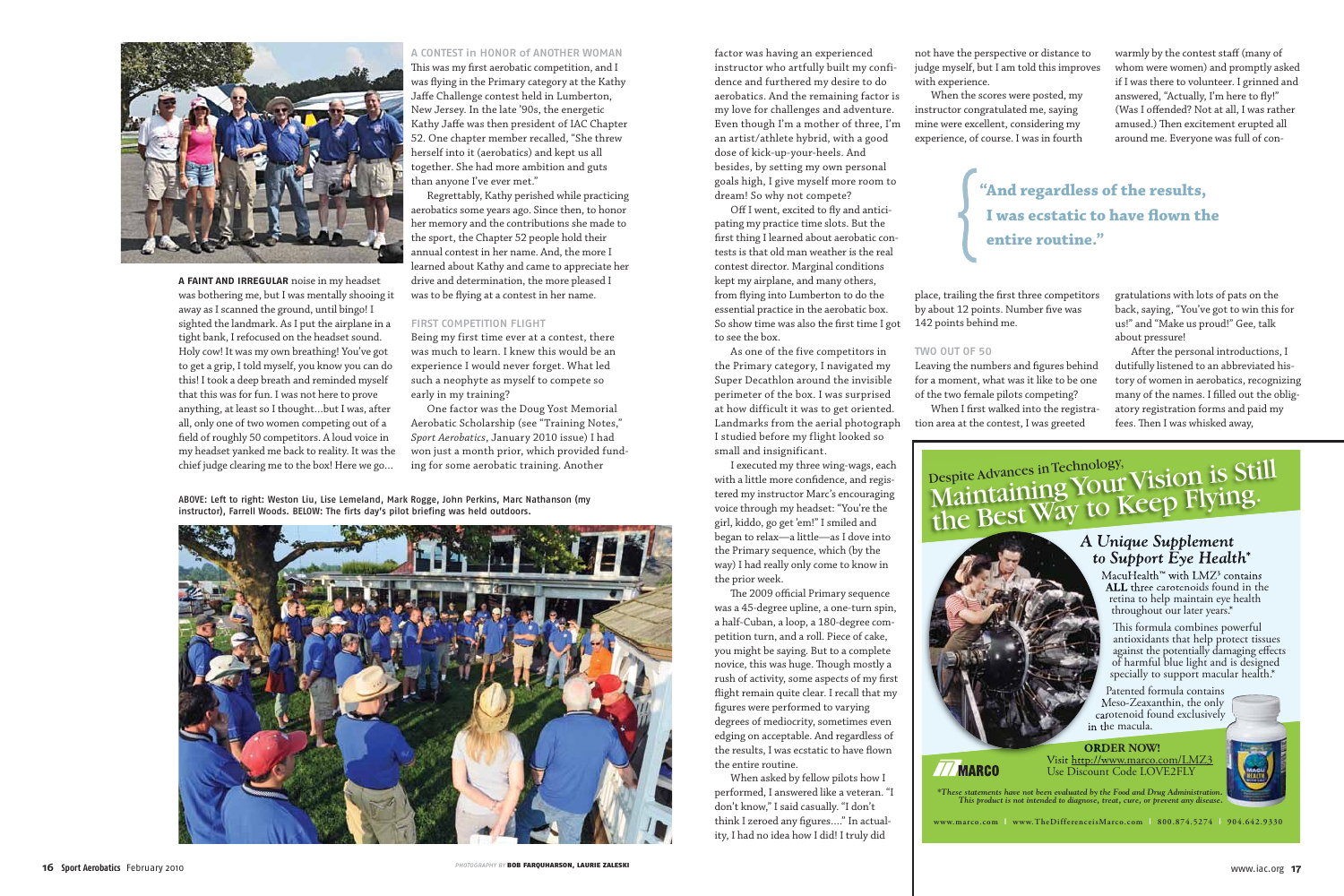introduced to IAC Chapter 52 Treasurer and Board Member Doug Lovell, and told he would be my first contest mentor, until my instructor (who was weather delayed) arrived. In the hours that followed and throughout the entire contest, there were many other people in addition to Doug, both men and women, who generously took me under their wing, providing help and support of my aerobatics endeavor.

## New Routines, New Friends

There were pilot briefings every day, where all of the men—and the two women—gathered. This is where we received the details of the day's activities and procedures. I was immediately conscious of my female pilot status but not bothered by it. I had seen the roster of competitors and noticed that my fellow female was competing at the Sportsman level. She was a seasoned aerobatic pilot, who had recently been grounded by an episode of the "wobblies." I met her the second day, and though our paths didn't cross often, she was always friendly and reassuring. I mused about more women's names appearing on the roster in the future, and in higher categories, too. And, maybe I'd be one of them!

This being my first contest, I found it quite challenging to navigate the maze of information

that needed to be assimilated. Yet, as a woman competitor in a male-dominated sport, contrary to my fears, I did not find the challenge any greater. In fact, the willingness of the other pilots to lend a hand and provide information, irrespective of their age or experience, made all the difference. Being new to the scene and being female can make social barriers tougher to overcome. Fortunately for me, I came to the contest already having met, and

> flown with, some of the Chapter 35 competitors. They, in addition to many of the 52 members, included me at every social gathering and made me feel welcome.

Humor and Humility The first day had its funny moments, too. About an hour before my first flight, all I wanted was some privacy to go over my sequence of figures and memorize the frequencies and rules for climbing to holding patterns. I looked around, wandering from building to building, but everywhere were pilots, staff, and spectators. In desperate need of a quiet place, I finally ended up in the ladies' room! Not a very glamorous

way to make my entry into competition aerobatics, I thought to myself, even if no one noticed me duck out. But it did the trick; I was able to visualize my flight in peace and quiet!

I also got many curious looks over the sunglasses when I revealed that I was a 7-month-old private pilot. Pretty much a newborn in the world of aviation, I had just passed my private pilot checkride in January of the same year, so many aspects of flying were (and still are) new to me. But I am certain that I received even more encouragement because of it!

#### WOMEN IN AEROBATICS

Things are different for women in aviation, sometimes in not so subtle ways. In 2008, the FAA's statistics show an estimated 207,000 active certificated male private pilots versus

about 15,000 active certificated female private pilots. Women are the minority, both in general aviation and the professional aviation world, and the statistics in aerobatics are even more extreme. In the IAC regional chapter contests results for 2009, I found no more than four women competing at any single contest. Often there were none (or one), and the overall average was two female competitors.

There have been times when I have wondered if women learn differently, or fly differently, but those questions have long-since been replaced by more important and more relevant ones. For example, how am I going to pay for the aerobatic airplane I need to buy? (Just kidding.)

Seriously, why aren't there more women engaged in the sport of aerobatics? The question is misleading because upon closer inspection, one discovers there are many women involved in competition aerobatics—just not as pilots. In no way do I intend to diminish the organization that happens on the ground, which makes these events possible. Many women (and men) put a great deal of time and effort into every aspect of running the contest, and they deserve our utmost recognition and respect. But I would like to see women equally involved on all levels of the contests, including competing.

**"They, in addition to many of the 52 members, included me at every social gathering and made me feel welcome."**



Briefing inside, last day. Paul Russo (Chapter 35 on Lise's left).



ABOVE: Lise Lemeland assisting judge Farrell Woods (going over sequence).

BELOW: Lise's instructor, Marc Nathanson, in his Pitts.